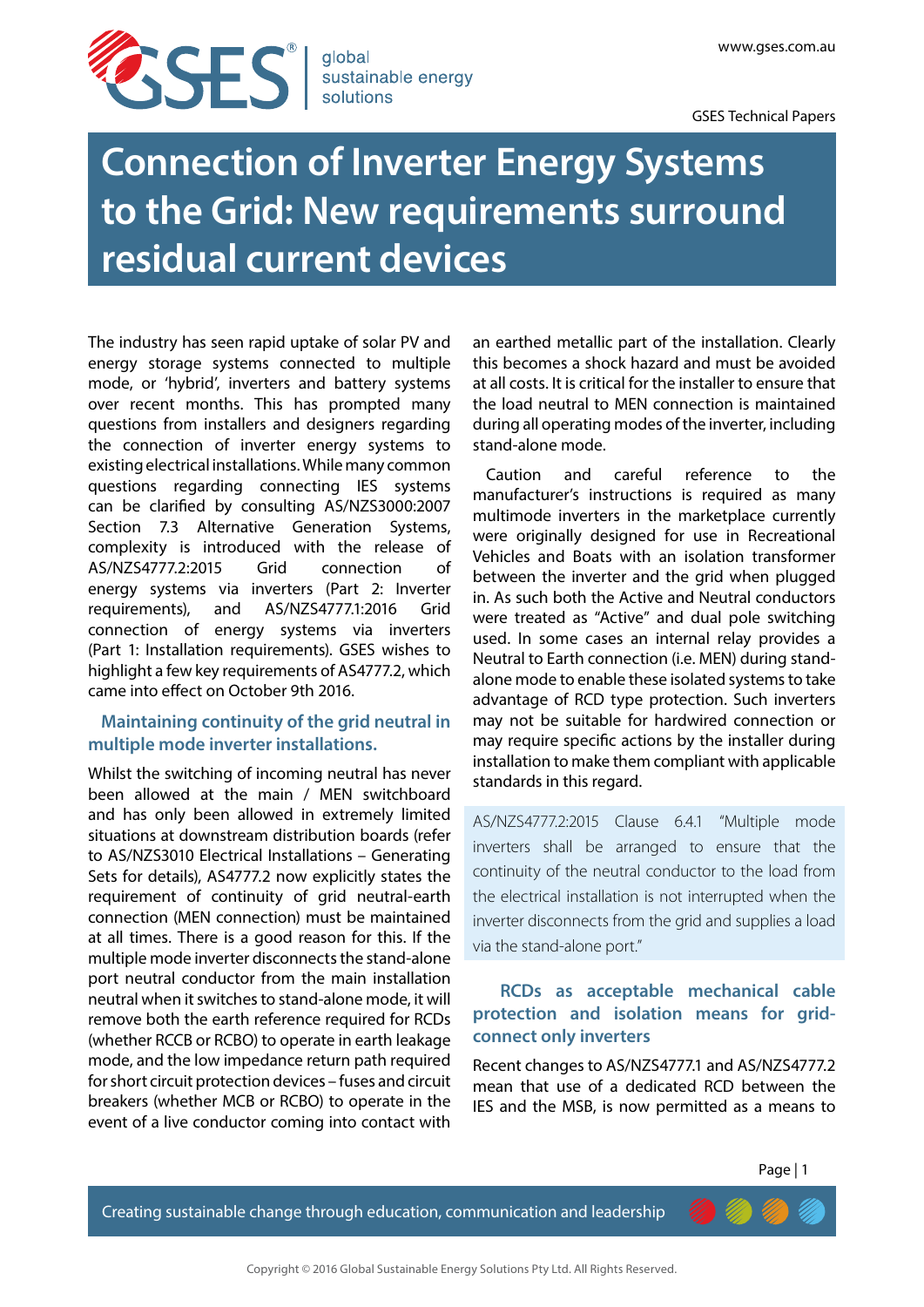GSES Technical Papers



meet mechanical cable protection requirements unless a multiple mode inverter with standalone functionality is in use. This can allow for slightly easier AC cable installation to grid-connect only inverters. However, AS4777.1: 2016 explicitly precludes the use of RCD for this purpose with multimode inverters with a stand-alone port. Once again, this is because the RCD will typically switch both Active and Neutral conductors, thus breaking the Neutral to MEN connection.

AS/NZS4777.1:2016 Clause 3.4.5 "An RCD dedicated for an IES may be used to meed the mechanical cable protection requirements and isolation requirements of AS/NZS 3000 for the cable from the switchboard to the IES." and AS/NZS4777.1:2016 Clause 5.4.3 "The provision of AS/NZS 3000 for the use RCDs as a method for mechanical protection of the IES grid-interactive port submain is not permitted for the multiple mode IES grid-interactive port.)

## **Suitability of RCDs for use with inverter output waveform**

Any RCDs installed on the same circuit as an inverter must be compatible with the inverter's output waveform, as well as the allowable injected DC current of the inverter. The type and rating of the RCD to use on both the grid-interactive and stand-

alone ports of the inverter must be provided to the installer by the manufacturer. This information is important as different levels of DC injection into the grid through the RCD can cause false or late tripping of the RCD. In many cases, a Type A RCD will be specified by the manufacturer, cases with higher levels of DC injection will call for a Type B RCD. In the event that the manufacturer has not provided guidance on the type of RCD to fitted, AS4777.2 specifies that Type B will be used.

The attention of designers, electricians and installers is drawn to the fact the very popular single DIN RCBO's sold through the majority of electrical wholesalers in Australia are not only Type AC (and thus not suitable for any DC injection) and are generally marked as being line/load sensitive which would preclude their use in an import/export situation even if DC injection was not a factor.

AS/NZS4777.2:2015 Clause 6.4.1 "The type of RCD compatible with and for use on the stand-alone function outputs shall be declared." and AS/ NZS4777.2:2015 Clause 9.2.5 "Where and external RCD is required, the inverter shall be marked with a warning along with the rating and type of RCD required."



Connection of Inverter Energy Systems to the Grid: New requirements surround residual current devices Page | 2

Creating sustainable change through education, communication and leadership